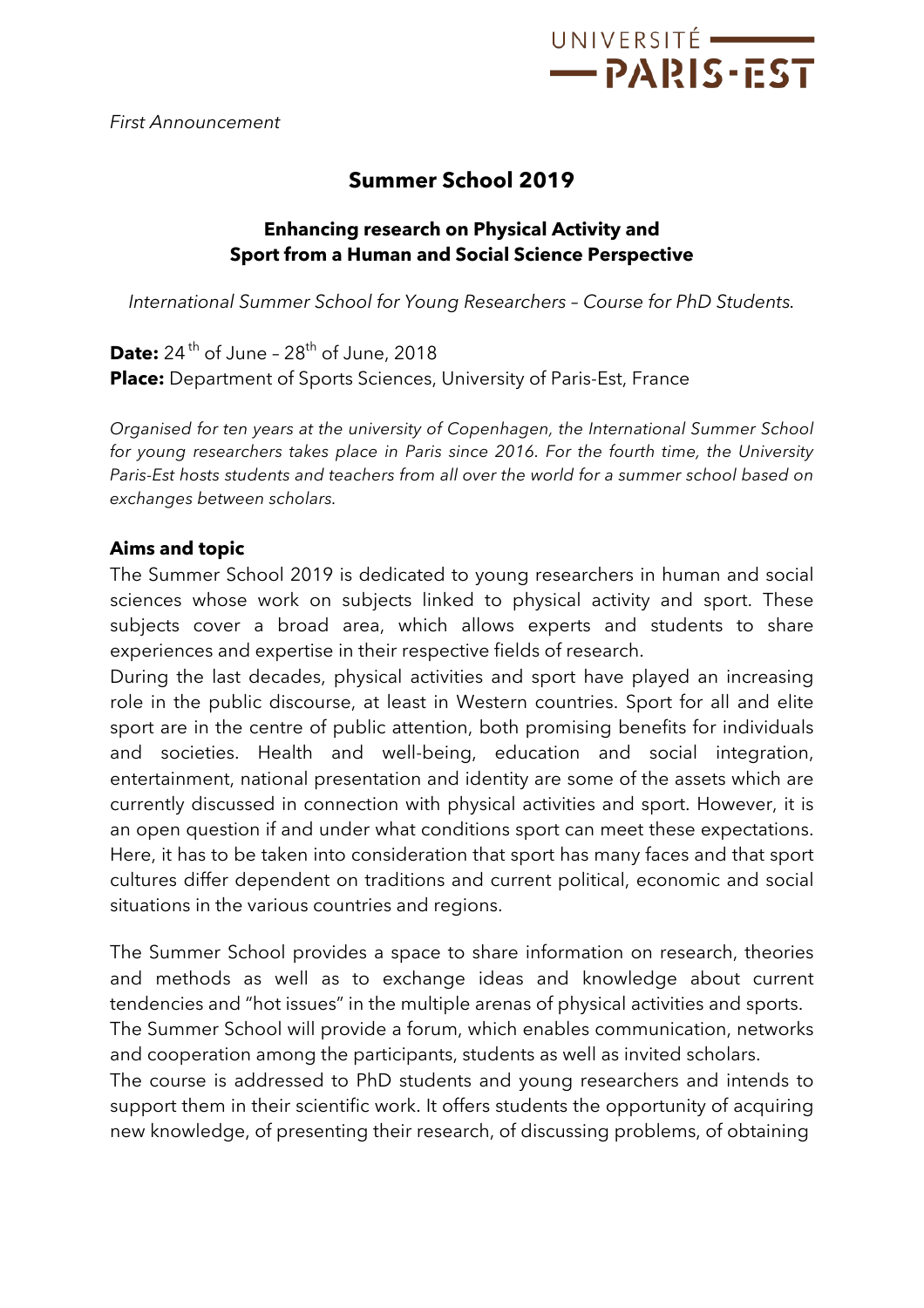# UNIVERSITÉ<sup>-</sup>  $-$  PARIS-EST

advice from experts and of building up professional networks. It is intended to help young researchers to become integrated into the scientific community.

#### **Organisation**

In keynote lectures, experts will address important questions, new approaches, problems and strategies of research, current trends and major issues in the area of sport ideologies, policies and practices. They will also be available for discussions and individual supervision.

In addition, there will be workshops and panel discussions on relevant themes. All students will have the opportunity to present their own projects and get feedback from experts and other students. Papers with the main outlines of these projects must be submitted in advance and will be accessible on the Summer School Website.

The Summer School will take place in collaboration with the International Society for the History of Physical Education and Sport (ISHPES).

## **Certification**

A certificate of attendance will be delivered to each participant.

#### **Lecturers**

#### *Lecturers from Paris-Est*

Cécile Collinet Matthieu Delalandre Jérémy Pierre Pierre-Olaf Schut Sandie Beaudouin

#### *Guest lecturers invited*

Anne-Marie Elbe, University of Leipzig, Germany Gerald Gems, North Central College, USA Annette Hofmann, Ludwigsburg University, Germany Gertrud Pfister, University of Copenhaguen, Denmark PearlAnn Reichwein, University of Alberta, Canada Brett Smith, University of Birmingham, UK Emmanuelle Tulle, Glasgow Caledonian University, UK

#### **Selection of students**

Participants are expected to be PhD students or young researchers (e.g. planning a PhD) working on a project in the field of human and social sport sciences. They will be selected according to the relevance of the topic and the quality of the project. The number of students will be around 20 and the Summer School aims to include participants from various countries and cultures.